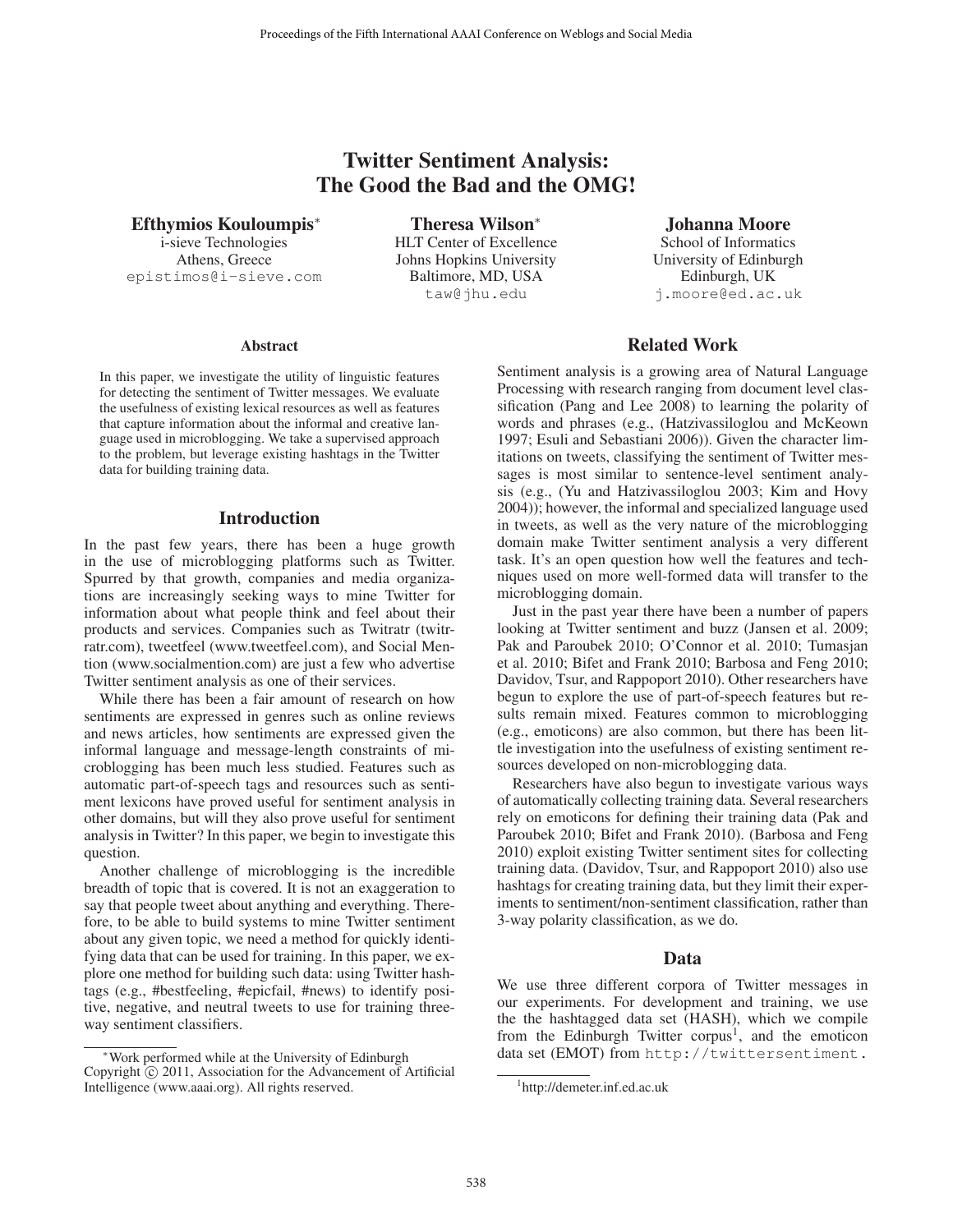|               | <b>Positive</b> | <b>Negative</b> | Neutral       | <b>Total</b> |
|---------------|-----------------|-----------------|---------------|--------------|
| <b>HASH</b>   | $31,861(14\%)$  | 64,850 (29%)    | 125,859 (57%) | 222,570      |
| <b>EMOT</b>   | 230,811 (61%)   | 150,570 (39%)   |               | 381.381      |
| <b>ISIEVE</b> | 1,520(38%)      | 200(5%)         | 2,295(57%)    | 4.015        |

Table 1: Corpus statistics

| Hashtag       | <b>Frequency</b> | <b>Synonyms</b> |
|---------------|------------------|-----------------|
| #followfriday | 226,530          | #ff             |
| #nowplaying   | 209,970          |                 |
| $\#iob$       | 136.734          | #tweetajob      |
| #fh           | 106.814          | #facebook       |
| #musicmonday  | 78,585           | #mm             |
| #tinychat     | 56,376           |                 |
| #tcot         | 42,110           |                 |
| #quote        | 33.554           |                 |
| #letsbehonest | 32.732           | #tobehonest     |
| #omgfacts     | 30.042           |                 |
| #fail         | 23,007           | #epicfail       |
| #factsaboutme | 19.167           |                 |
| #news         | 17,190           |                 |
| #random       | 17,180           |                 |
| #shoutout     | 16.446           |                 |

Table 2: Most frequent hashtags in the Edinburgh corpus

appspot.com. For evaluation we use a manually annotated data set produced by the iSieve Corporation2 (ISIEVE). The number of Twitter messages and the distribution across classes is given in Table 1.

### Hashtagged data set

The hashtagged data set is a subset of the Edinburgh Twitter corpus. The Edinburgh corpus contains 97 million tweets collected over a period of two months. To create the hashtagged data set, we first filter out duplicate tweets, non-English tweets, and tweets that do not contain hashtags. From the remaining set (about 4 million), we investigate the distribution of hashtags and identify what we hope will be sets of frequent hashtags that are indicative of positive, negative, and neutral messages. These hashtags are used to select the tweets that will be used for development and training.

Table 2 lists the 15 most-used hashtags in the Edinburgh corpus. In addition to the very common hashtags that are part of the Twitter folksonomy (e.g., #followfriday, #musicmonday), we find hashtags that would seem to indicate message polarity: #fail, #omgthatsotrue, #iloveitwhen, etc.

To select the final set of messages to be included in the HASH dataset, we identify all hashtags that appear at least 1,000 times in the Edinburgh corpus. From these, we selected the top hashtags that we felt would be most useful for identifying positive, negative and neutral tweets. These hashtags are given in Table 3. Messages with these hashtags were included in the final dataset, and the polarity of each message is determined by its hashtag.

| <b>Positive</b> | #iloveitwhen, #thingsilike, #bestfeel-     |  |  |
|-----------------|--------------------------------------------|--|--|
|                 | ing, #bestfeelingever, #omgthatssotrue,    |  |  |
|                 | #imthankfulfor, #thingsilove, #success     |  |  |
| <b>Negative</b> | #fail, #epicfail, #nevertrust, #worst,     |  |  |
|                 | #worse, #worstlies, #imtiredof, #itsno-    |  |  |
|                 | tokay, #worstfeeling, #notcute, #somethin- |  |  |
|                 | gaintright, #somethingsnotright, #ihate    |  |  |
| <b>Neutral</b>  | #job, #tweetajob, #omgfacts, #news, #lis-  |  |  |
|                 | teningto, #lastfm, #hiring, #cnn           |  |  |

Table 3: Top positive, negative and neutral hashtags used to create the HASH data set

# Emoticon data set

The Emoticon data set was created by Go, Bhayani, and Huang for a project at Stanford University by collecting tweets with positive ':)' and negative ':(' emoticons. Messages containing both positive and negative emoticons were omitted. They also hand-tagged a number of tweets to use for evaluation, but for our experiments, we only use their training data. This set contains 381,381 tweets, 230,811 positive and 150,570 negative. Interestingly, the majority of these messages do not contain any hashtags.

### iSieve data set

The iSieve data contains approximately 4,000 tweets. It was collected and hand-annotated by the iSieve Corporation. The data in this collection was selected to be on certain topics, and the label of each tweet reflects its sentiment (positive, negative, or neutral) towards the tweet's topic. We use this data set exclusively for evaluation.

### **Preprocessing**

Data preprocessing consists of three steps: 1) tokenization, 2) normalization, and 3) part-of-speech (POS) tagging. Emoticons and abbreviations (e.g., *OMG, WTF, BRB*) are identified as part of the tokenization process and treated as individual tokens. For the normalization process, the presence of abbreviations within a tweet is noted and then abbreviations are replaced by their actual meaning (e.g., *BRB* − > *be right back*). We also identify informal intensifiers such as all-caps (e.g., *I LOVE this show!!!* and character repetitions (e.g., *I've got a mortgage!! happyyyyyy"*), note their presence in the tweet. All-caps words are made into lower case, and instances of repeated charaters are replaced by a single character. Finally, the presence of any special Twitter tokens is noted (e.g., #hashtags, usertags, and URLs) and placeholders indicating the token type are substituted. Our hope is that this normalization improves the performance of the POS tagger, which is the last preprocessing step.

# Features

We use a variety of features for our classification experiments. For the baseline, we use unigrams and bigrams. We also include features typically used in sentiment analysis, namely features representing information from a sentiment lexicon and POS features. Finally, we include features to capture some of the more domain-specific language of microblogging.

<sup>2</sup> www.i-sieve.com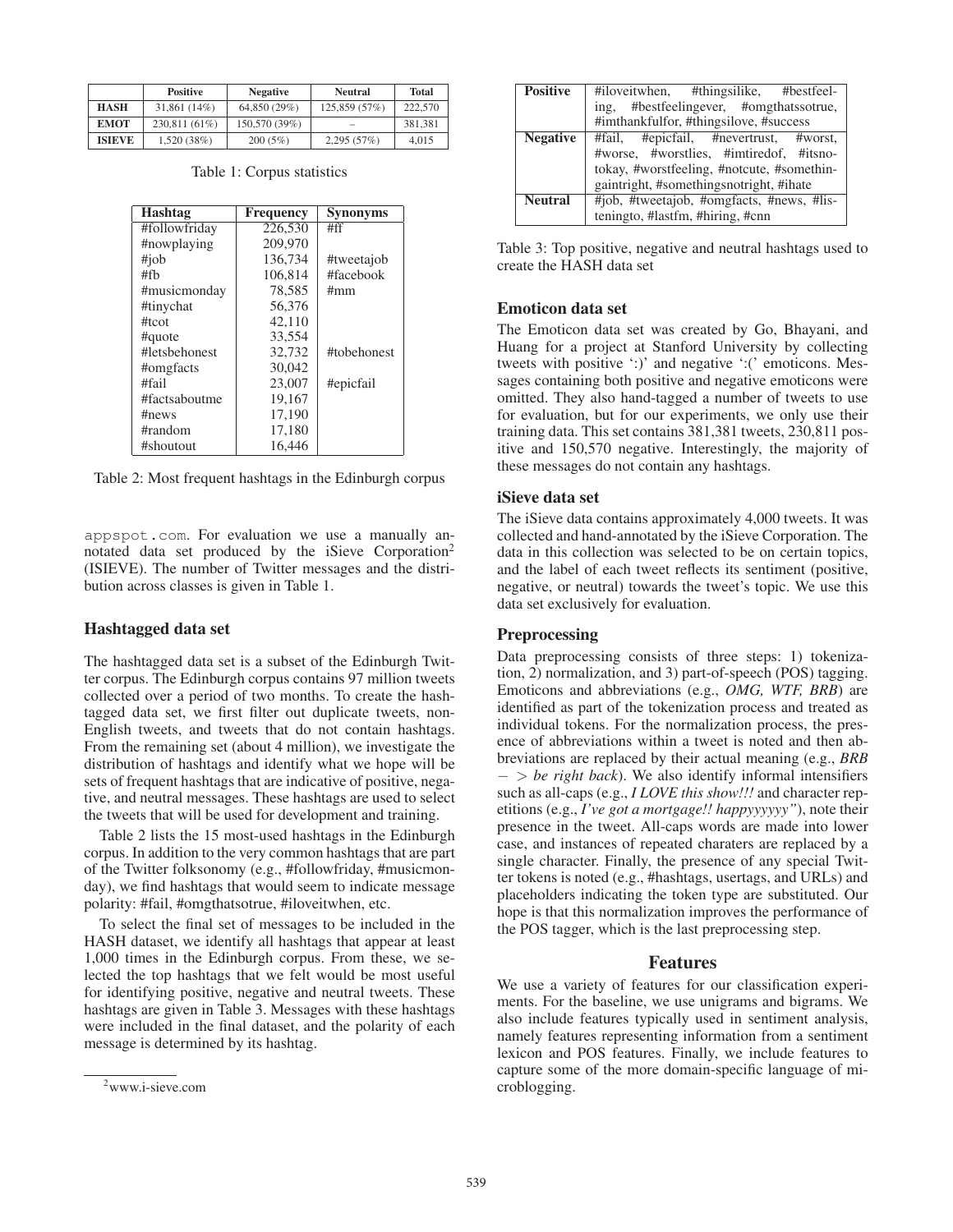### n-gram features

To identify a set of useful  $n$ -grams, we first remove stopwords. We then perform rudimentary negation detection by attaching the the word *not* to a word that preceeds or follows a negation term. This has proved useful in previous work (Pak and Paroubek 2010). Finally, all unigrams and bigrams are identified in the training data and ranked according to their information gain, measured using Chi-squared. For our experiments, we use the top  $1,000$  *n*-grams in a bagof-words fashion.3

## Lexicon features

Words listed the MPQA subjectivity lexicon (Wilson, Wiebe, and Hoffmann 2009) are tagged with their prior polarity: positive, negative, or neutral. We create three features based on the presence of any words from the lexicon.

#### Part-of-speech features

For each tweet, we have features for counts of the number of verbs, adverbs, adjectives, nouns, and any other parts of speech.

### Micro-blogging features

We create binary features that capture the presence of positive, negative, and neutral emoticons and abbreviations and the presence of intensifiers (e.g., all-caps and character repetitions). For the emoticons and abbreviations, we use the Internet Lingo Dictionary (Wasden 2006) and various internet slang dictionaries available online.

### Experiments and Results

Our goal for these experiments is two-fold. First, we want to evaluate whether our training data with labels derived from hashtags and emoticons is useful for training sentiment classifiers for Twitter. Second, we want to evaluate the effectiveness of the features from section for sentiment analysis in Twitter data. How useful is the sentiment lexicon developed for formal text on the short and informal tweets? How much gain do we get from the domain-specific features?

For our first set of experiments we use the HASH and EMOT data sets. We start by randomly sampling 10% of the HASH data to use as a validation set. This validation set is used for n-gram feature selection and for parameter tuning. The remainder of the HASH data is used for training. To train a classifier, we sample 22,2474 tweets from the training data and use this data to train AdaBoost.MH (Schapire and Singer 2000) models with 500 rounds of boosting.<sup>56</sup> We repeat this process ten times and average the performance of the models.

<sup>5</sup>The rounds of boosting was determined empirically using the validation set.

<sup>6</sup>We also experimented with SVMs, which gave similar trends, but lower results overall.



Figure 1: Average F-measure on the validation set over models trained on the HASH and HASH+EMOT data

Because the EMOT data set has no neutral data and our experiments involve 3-way classification, it is not included in the initial experiments. Instead, we explore whether it is useful to use the EMOT data to expand the HASH data and improve sentiment classification. 19,000 messages from the EMOT data set, divided equally between positive and negative, are randomly selected and added to the HASH data and the experiments are repeated.

To get a sense for an upper-bound on the performance we can expect for the HASH-trained models and whether including the EMOT data may yield improvements, we first check the results of the models on the validation set. Figure 1 shows the average F-measure for the n-gram baseline and all the features on the HASH and the HASH+EMOT data. On this data, adding the EMOT data to the training does lead to improvements, particularly when all the features are used.

Turning to the test data, we evaluate the models trained on the HASH and the HASH+EMOT data on the ISIEVE data set. Figure 2 shows the average F-measure for the baseline and four combinations of features: n-grams and lexicon features (n-gram+lex), n-grams and part-of-speech features (n-gram+POS), n-grams, lexicon features and microblogging features (n-grams+lex+twit), and finally all the features combined. Figure 3 shows the accuracy for these same experiments.

Interestingly, the best performance on the evaluation data comes from using the  $n$ -grams together with the lexicon features and the microblogging features. Including the partof-speech features actually gives a drop in performance. Whether this is due to the accuracy of the POS tagger on the tweets or whether POS tags are less useful on microblogging data will require further investigation.

Also, while including the EMOT data for training gives a nice improvement in performance in the absense of microblogging features, once the microblogging features are included, the improvements drop or disappear. The best results on the evaluation data comes from the  $n$ -grams, lexical and Twitter features trained on the hashtagged data alone.

 $3$ The number *n*-grams to include as features was determined empirically using the training data.

<sup>&</sup>lt;sup>4</sup>This is equivalent to 10% of the training data. We experimented with different sample sizes for training the classifier, and this gave the best results based on the validation data.